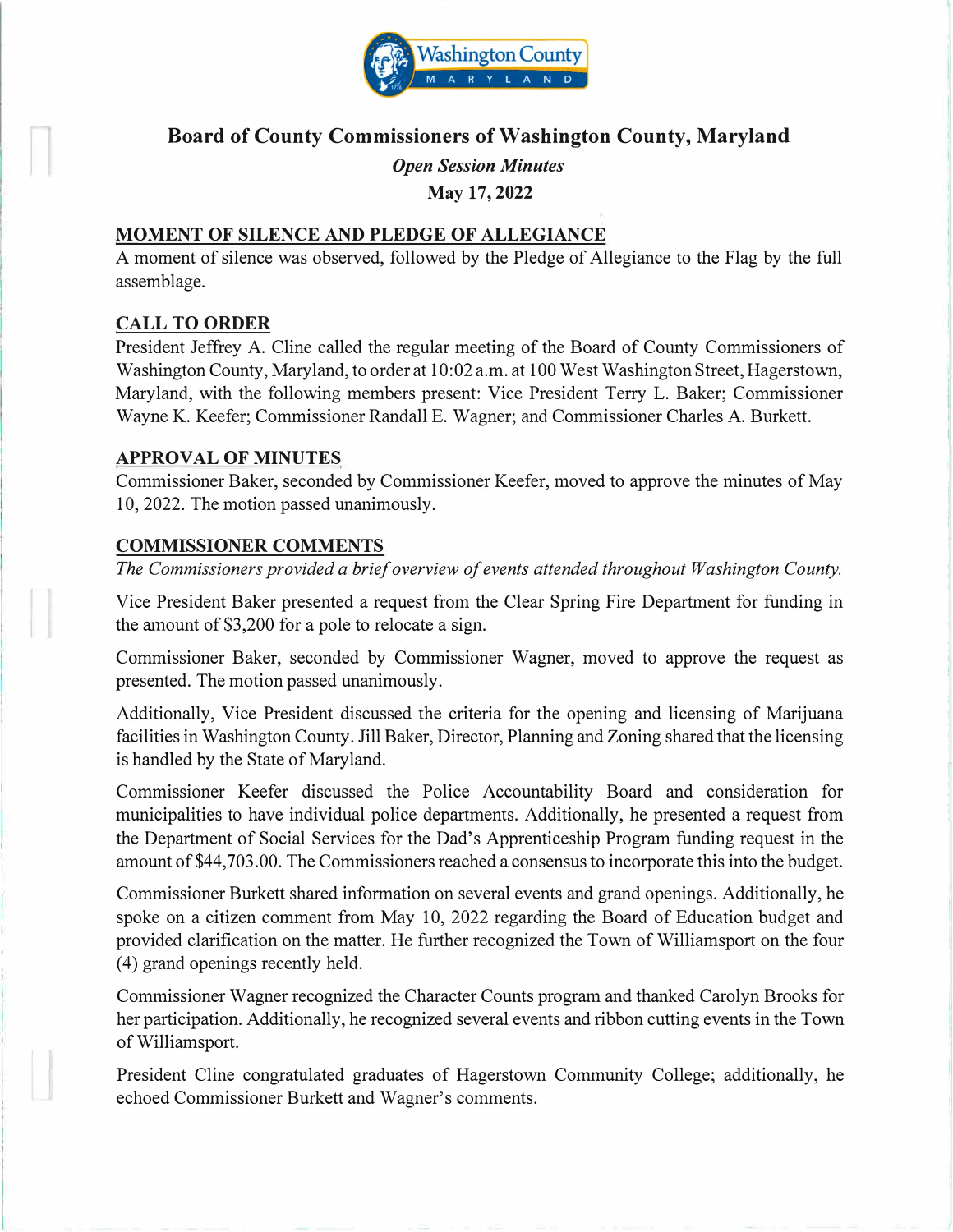# **STAFF COMMENTS**

#### *Budget and Finance*

Kelcee Mace, Interim CFO, shared information on the rating agencies and confirmed the AA+ rating, she thanked all those involved in this.

# *Division of Emergency Services*

Dave Chisholm, Deputy Director, thanked the first responders of Washington County. The Board of County Commissioners presented Mr. Chisholm with a Proclamation recognizing Emergency Services Week, May  $15 - 21$ , 2022.

#### *County Administrator*

John Martirano reminded all of the upcoming Budget Hearing, 6:00 p.m. Hagerstown Community College. Additionally, he thanked the various staff members involved in the positive bond rating.

# **CITIZEN PARTICIPATION**

Linda Whirl (sp.), Oak Ridge Drive, Hagerstown, shared concern for the mass construction of warehouses in Washington County.

Roger Worthington, 9775 Beaver Creek Church Road, Hagerstown, shared concern for traffic at Beaver Creek Road.

Stephanie Philips, P.O. Box 1264, Falling Waters, West Virginia, shared opinion on several matters.

Paula Worthington 9775 Beaver Creek Church Road, Hagerstown, concurred with Mr. Worthington's comments.

# **PUBLIC HEARING - APPLICATION FOR ZONING MAP AMENDMENT RZ-21-007**

President Cline convened a public hearing at 10:34 a.m. to obtain public comment regarding RZ-21-007, rezoning application to rezone two (2) properties totaling 131.28 acres along Beaver Creek Road from Residential Multifamily (RM) to Highway Interchange (HI) due to a mistake made in 2012 to the Zoning. Commissioner Cline reviewed the procedures for the Public Hearing and County Clerk Krista L. Hart administered the oath to those who planned to give testimony in the matter.

Travis Allen, Comprehensive Planner, Planning and Zoning, presented the staff report and analysis on behalf of the Washington County Planning and Zoning. Mr. Allen shared that this matter was presented to the Washington County Planning Commission at a Public Information Meeting held during its regular meeting on February 7, 2022. On March 7, 2022, the Planning Commission unanimously recommended approval of the proposed map amendment.

Mr. Allen stated that twenty-three (23) comments in opposition to the rezoning request have been received at the time of the Commissioners Public Hearing.

Attorney William Wantz, 123 West Washington Street, Hagerstown, Maryland, presented the Applicant's case for 19817 Beaver Creek, LLC. He entered Applicant's Exhibit #1 into the official record. Mr. Wantz introduced Joshua Sewald, PE, PP, Dynamic Engineering, and Mike Nalepa, Street Traffic Studies, Ltd., who each were sworn in.

Mr. Seavolt and Mr. Nalepa discussed various potential impacts on neighboring properties and infrastructure, on behalf of the applicant.

Commissioner Wagner discussed comments regarding the water capacity.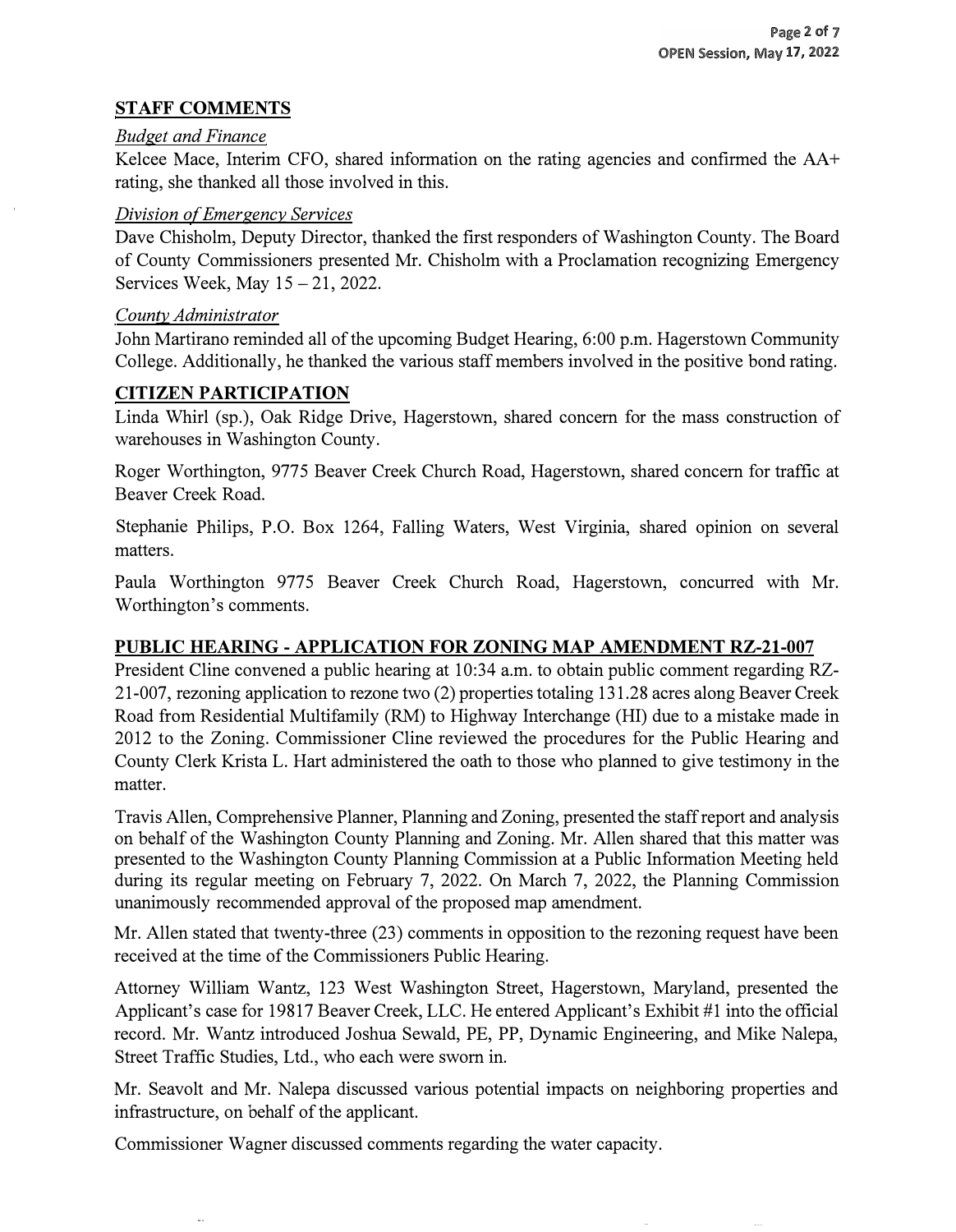Commissioner Keefer discussed the previous zoning classification.

The hearing was opened for public comment and eleven (11) individuals received the oath and shared opposition to the request:

Conrad (inaudible) 9816 Pembroke Drive, James Frankiewicz, 20514 Campbell Court, Betty Jo Shifter, 20017 Beaver Creek Road, entered Exhibit #2 into the record, Becky Jones, Redamar Drive, Linda Whirl, Oak Ridge Drive, Roger Worthington, 9775 Beaver Creek Road, George Newman 20605 Beaver Creek Road, Ruth Stenger, 9728 Redamar Dr., Laura Wright, Beaver Creek Road, Christine Abbott 20540 Beaver Creek Road, Paula Worthington, 9775 Beaver Creek Church Road.

Mr. Wantz presented rebuttal on behalf of the Applicant. He addressed comments regarding opposition on the proposed rezoning. Mr. Napela provided an overview on the concern of traffic generated by the proposed site. Mr. Seavolt discussed options of redevelopment and benefits of land space.

The Public Hearing was opened for Commissioner comments.

Commissioner Wagner shared that although he serves on the Planning Commission, he does not vote on that Board.

Commissioner Keefer asked what the Applicant's interest is in the rezoning, what is planned. Mr. Seavolt shared that the Real Estate Developer has no plan currently underway for use.

Mr. Wantz elaborated on Commissioner Keefer's inquiry regarding a viable use, adding that the zoning matter needs to be addressed prior.

The Public Hearing was closed at 11:57 a.m.

The Commissioners reached a consensus to decline the amendment request and directed staff to prepare a Decision and Findings of Fact to be presented to them for consideration and vote during a future meeting.

*The Commissioners recessed at 11 :59 a.m. and returned at 12:05 p.m.* 

# **REPORT ON 2022 POST LEGISLATIVE SESSION AND WASHINGTON COUNTY**

Bruce Bereano, Lobbyist hired this session by the County Commissioners, discussed the recent legislative session and reported on items affecting Washington County. He described testifying before committees and having regular meetings with the County's delegation and other elected representatives to keep local issues in the forefront. Mr. Bereano also provided reports to the Commissioners and staff during the legislative session for statewide issues that may have affected Washington County.

The Commissioners thanked for Mr. Bereano for the update.

# **NATIONAL PUBLIC WORKS WEEK**

The Board of County Commissioners presented Andrew Eshleman, Director, Public Works, Jaime Dick, Deputy Director, Parks and Recreation, and Zane Rowe, Deputy Director, Highway Department, with a certificate recognizing May 15-21, 2022 as National Public Works Week. Mr. Eshleman thanked various members of his team for the contributions made towards the individual departments.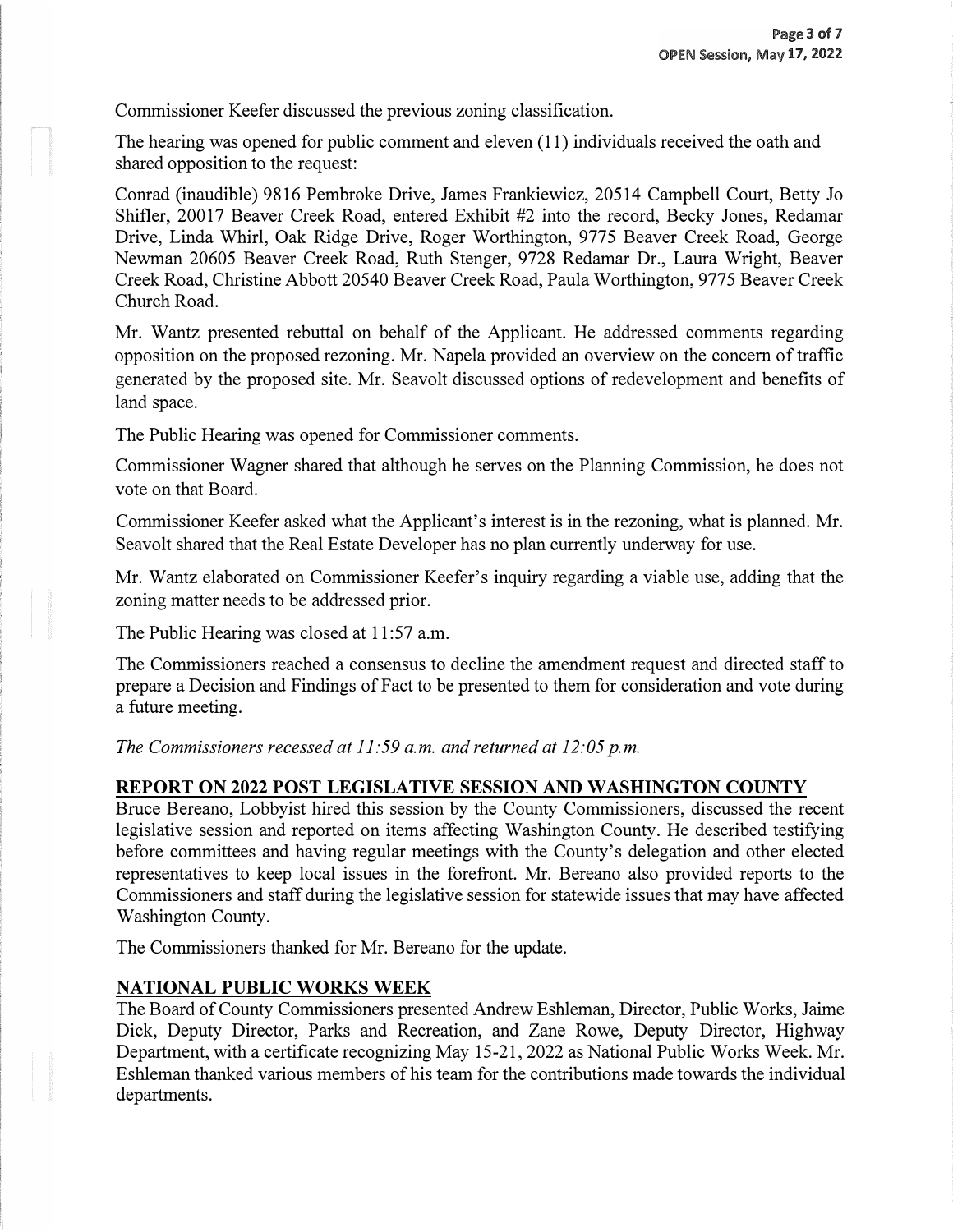### **FISCAL YEAR 2023 POLICE RECRUITMENT AND RETENTION GRANT-APPROVAL TO SUBMIT APPLICATION AND ACCEPT A WARDED FUNDING**

Cody Miller, Quartermaster/Grant Manager, Washington County Sheriff's Office, and Rachel Souders, Senior Grant Manager, Office of Grant Management, recommended approval to submit a grant application for the FY23 Police Recruitment and Retention Grant to the Governor's Office of Crime Prevention, Youth, and Victim Services in the amount of \$38,295 and accept funding as awarded.

Commissioner Baker, seconded by Commissioner Burkett, moved to approve the submittal of the grant application in the amount of \$38,295, and to accept funding as awarded, as presented. The motion passed unanimously.

# **INTERGOVERNMENTAL COOPERATIVE PURCHASE {INTG-22-0087} PERSONAL PROTECTIVE EQUIPMENT FOR DIVISION OF EMERGENCY SERVICES**

Brandi Naugle, Buyer, Purchasing, and Dave Chisholm, Emergency Services, recommended approval by resolution, the purchase of thirty-nine (39) sets of Personal Protective Equipment (PPE) for the Division of Emergency Services from Municipal Emergency Services, Rockville, Maryland at contracted unit prices totaling \$123,788.34 based on the contract awarded by the Fairfax County, Virginia contract (Solicitation #2000003296). Funds are budgeted in the departments operating account 599999-10-10500.

Commissioner Burkett, seconded by Commissioner Baker, moved to approve by resolution, the purchase of thirty-five sets of Personal Protective equipment from Municipal Emergency Services in the amount totaling \$123,788.34 through an Intergovernmental Cooperative Purchase Agreement, as presented. The motion passed unanimously.

(Resolution No. RS-2022-18 is recorded among the Acts, Ordinances, and Resolutions of Washington County and the original is located in the County Commissioners' Office.)

#### **CONTRACT AWARD (PUR1543} GROUNDS MAINTENANCE FOR VARIOUS COUNTY DEPARTMENTS**

Ms. Naugle, John Easterday, Superintendent, Black Rock Golf Course, and George Sweitzer, Assistant Superintendent, Black Rock Golf Course, recommended award of the contract to the responsible companies with the responsive lowest bids that meet the specifications for each chemical item. The contract provides the needed chemicals for the Black Rock Golf Course, Highway Department, and Department of Water Quality. The City of Hagerstown may also utilize the contract. The contract term is for one year tentatively commencing July 1, 2022 and ending June 30, 2023. The Commissioners drew lots to award the procurement in the case of tie bids for Item Nos. 13, 20, 31, and 35, pursuant to Section 2.9 of the Washington County Purchasing Policy.

| #              | Vendor                  | Unit   | Amount   | #  | Vendor                  | Unit   | Amount     |
|----------------|-------------------------|--------|----------|----|-------------------------|--------|------------|
|                | Nutrien Ag Solutions    | Gallon | \$524.99 | 20 | Nutrien Ag Solutions    | Case   | \$1612.80  |
| 2              | Helena Agri Enterprises | Gallon | \$42.00  | 21 | Helena Agri Enterprises | Gallon | \$36.00    |
| 3              | Site One Landscape      | Gallon | \$64.64  | 22 | Helena Agri Enterprises | Gallon | \$295.00   |
| $\overline{4}$ | Helena Agri Enterprises | Gallon | \$275.00 | 23 | Nutrien Ag Solutions    | Gallon | \$48.88    |
| 5              | Helena Agri Enterprises | Gallon | \$128.00 | 24 | Nutrien Ag Solutions    | Gallon | \$26.99    |
| 6              | Helena Agri Enterprises | Gallon | \$40.00  | 25 | Helena Agri Enterprises | Gallon | \$134.00   |
|                | Helena Agri Enterprises | Pound  | \$15.00  | 26 | Nutrien Ag Solutions    | Gallon | \$34.49    |
| 8              | Genesis                 | Gallon | \$43.20  | 27 | Nutrien Ag Solutions    | Gallon | \$340.00   |
| 9              | Nutrien Ag Solutions    | Gallon | \$31.59  | 28 | Genesis                 | Gallon | \$1257.60  |
| 10             | Genesis                 | Gallon | \$57.72  | 29 | Nutrien Ag Solutions    | Gallon | \$259.98   |
| 11             | Nutrien Ag Solutions    | Pound  | \$74.40  | 30 | Site One Landscape      | Gallon | \$120.00   |
| 12             | Helena Agri Enterprises | Pound  | 8.44     | 31 | Helena Agri Enterprises | Pounds | \$31.81    |
| 13             | Genesis                 | Gallon | \$496.00 | 32 | Helena Agri Enterprises | Gallon | \$145.00   |
| 14             | Helena Agri Enterprises | Gallon | \$47.75  | 33 | Nutrien Ag Solutions    | Pound  | 5.15<br>S. |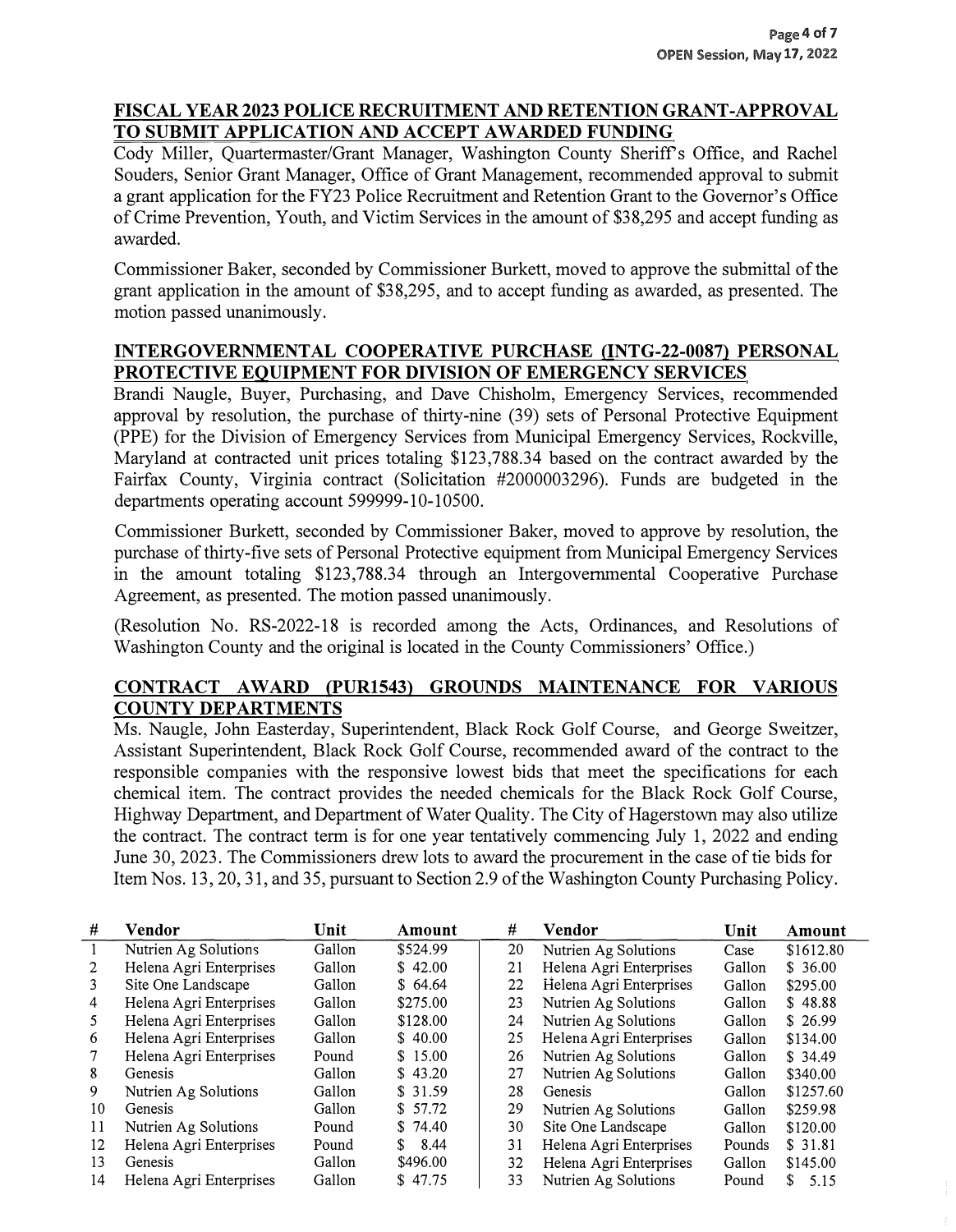| 15 | Nutrien Ag Solutions    | Case   | \$79.99  | 34  | Genesis                    | Gallon | \$198.00  |
|----|-------------------------|--------|----------|-----|----------------------------|--------|-----------|
| 16 | Helena Agri Enterprises | Gallon | \$53.08  | 35. | Genesis                    | Case   | \$1141.70 |
| 17 | Nutrien Ag Solutions    | Gallon | \$47.99  |     | 36 Helena Agri Enterprises | Gallon | \$71.00   |
| 18 | Nutrien Ag Solutions    | Gallon | \$104.00 |     | 37 Nutrien Ag Solutions    | Gallon | \$57.90   |
| 19 | Helena Agri Enterprise  | Gallon | \$148.78 |     |                            |        |           |

Commissioner Wagner, seconded by Commissioner Burkett, moved to award the various contracts for Grounds Maintenance for Various County Departments (PUR1543) as presented. The motion passed unanimously.

#### **CONTRACT AW ARD (PUR1540) LEACHATE HAULING FROM COUNTY LANDFILL**

Ms. Naugle and Dave Mason, Deputy Director, Solid Waste, requested approval to award the requirements contract for the Hauling of Leachate from the County landfill to A.C.& T. Company, Inc., Hagerstown, Maryland based on the responsive, responsible bidder with the lowest total lump sum amount of \$470,000.00

Ms. Naugle shared the contract period is for a one (1) year period tentatively commencing July 1, 2022, with an option by the County to renew for up to two (2) additional consecutive one (1) year periods with the first term ending June 30, 2023.

Commissioner Baker, seconded by Commissioner Keefer, moved to award contract PURl 540 to AC&T, Inc., in the amount of \$470,000, as presented. The motion passed unanimously.

#### **BID AW ARD (PUR1544) TRASH REMOVAL SERVICES AT COUNTY FACILITIES**

Ms. Naugle requested approval to award the bid for Trash Removal Services at County Facilities to the responsible, responsive bidder, Republic Services, Hagerstown, Maryland, at the lowest submitted bid in the amount of \$67,698.60. The term of the Contract is for a one (1) year period tentatively to begin July 1, 2022, with an option by the County to renew for four (4) additional consecutive one (1) year periods.

Ms. Naugle shared the contract period is for a one (1) year period tentatively commencing July 1, 2022, with an option by the County to renew for up to two (2) additional consecutive one (1) year periods with the first term ending June 30, 2023; funds are available in various departmental budgets.

Commissioner Burkett, seconded by Commissioner Baker, moved to award contract PURl 544 to Republic Services, Hagerstown, in the amount of \$67,698.60, as presented. The motion passed unanimously.

#### **BUILDING EXCISE TAX ORDINANCE SUNSET CLAUSE**

Rich Eichelberger, Director, Permits and Inspections, requested direction from the Board regarding an expiration date as it pertains to the Sunset Clause, suggesting that the Board consider the establishment of a new date and to amend the Building Excise Tax Ordinance.

Commissioner Keefer, seconded by Commissioner Burkett moved to direct staff to prepare an ordinance that would allow for removal of the Sunset Clause from the Building Excise Tax Ordinance. The motion passed unanimously.

#### **FISCAL YEAR 2022 BUDGET ADJUSTMENT - BOARD OF ELECTIONS**

Ms. Mace recommended approval of a budget adjustment for expenses related to the Primary Election from FY22 to FY23 in the amount of \$380,080.

Commissioner Burkett, seconded by Commissioner Baker, moved to approve the budget adjustment, as presented. The motion passed unanimously.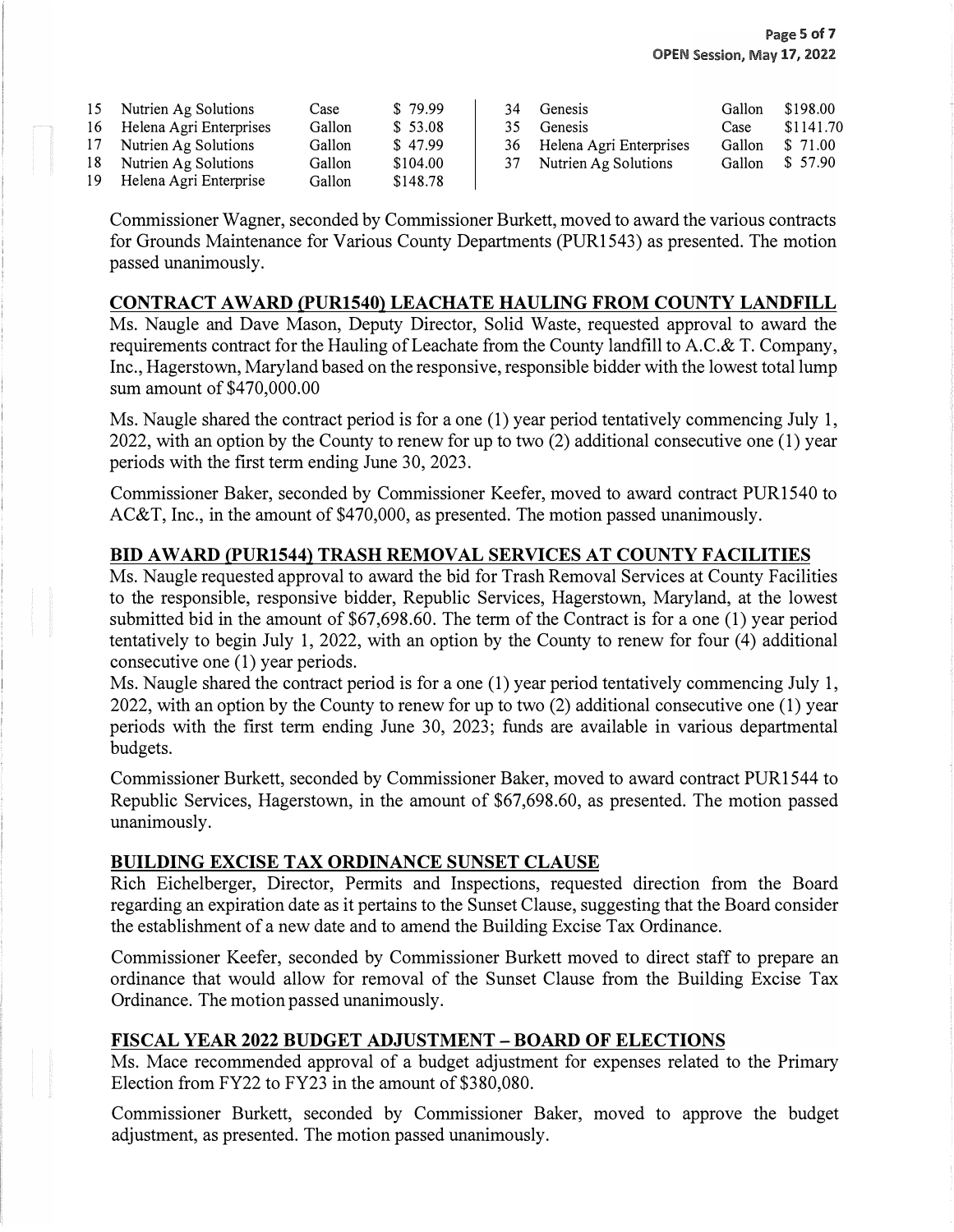# **RETIREE HEALTH INSURANCE SUBSIDY DISCUSSION**

Ms. Mace provided the Board with information pertaining to the retiree health insurance plan and an impact study on cost of several options and impact on the County and retiree.

Commissioner Baker asked about the option for an employee who has been employed 0-4 years, would they need to be vested. Deb Condo, Interim Director, shared that if an employee is retirement age appropriate, they would not need to be vested.

The Commissioners discussed the options as presented to include the annual cost.

Commissioner Keefer asked about the option for current retirees. Ms. Condo shared that any change to this plan would include current retirees and future retirees. Additionally, Commissioner Keefer expressed his concern over a delay and vote and the impact in the upcoming year enrollment.

The Commissioners discussed the change to plan documents to include age and vesting and a change in the health insurance for retirees.

Commissioner Keefer, seconded by Commissioner Burkett, moved to approve Option 1 for Employee and dependent with a change to coverage at 50% rather than the listed 60%, as presented. The motion passed unanimously.

# **CLOSED SESSION**

Commissioner Baker, seconded by Commissioner Burkett, moved to convene in closed session at 1 :25 p.m. to discuss the appointment, employment, assignment, promotion, discipline, demotion, compensation, removal, resignation, or performance evaluation of appointees, employees, or officials over whom this public body has jurisdiction; or any other personnel matter that affects one or more specific individuals; and to consider a matter that concerns the proposal for a business or industrial organization locate, expand, or remain in the State, in accordance with Sections 3- 305(b) (1) and (4) of the General Provisions Article of the Annotated Code of Maryland. The motion passed unanimously.

In closed session, the Commissioners discussed the compensation and filling of certain personnel vacancies with specific candidates; and to discuss certain business development updates.

Present during closed session were Commissioners Jeffrey A. Cline; Terry L. Baker; Wayne K. Keefer; Randall E. Wagner; and Charles A. Burkett; also, present were John M. Martirano, County Administrator; Kirk C. Downey, County Attorney, and Krista L. Hart, County Clerk. Additionally, the following staff member was present at times: Deb Condo, Interim Director, Human Resources; Susan Grimes, Director, Business Development; and Jonathan Horowitz, Business Development.

*Commissioner Burkett left the meeting at 1:35 p.m.* 

#### **RECONVENE IN OPEN SESSION**

Commissioner Wagner, seconded by Commissioner Baker, moved to reconvene in open session at 1 :38 p.m. The motion passed unanimously.

# **RECESS**

The Commissioners recessed at 1:39 p.m.